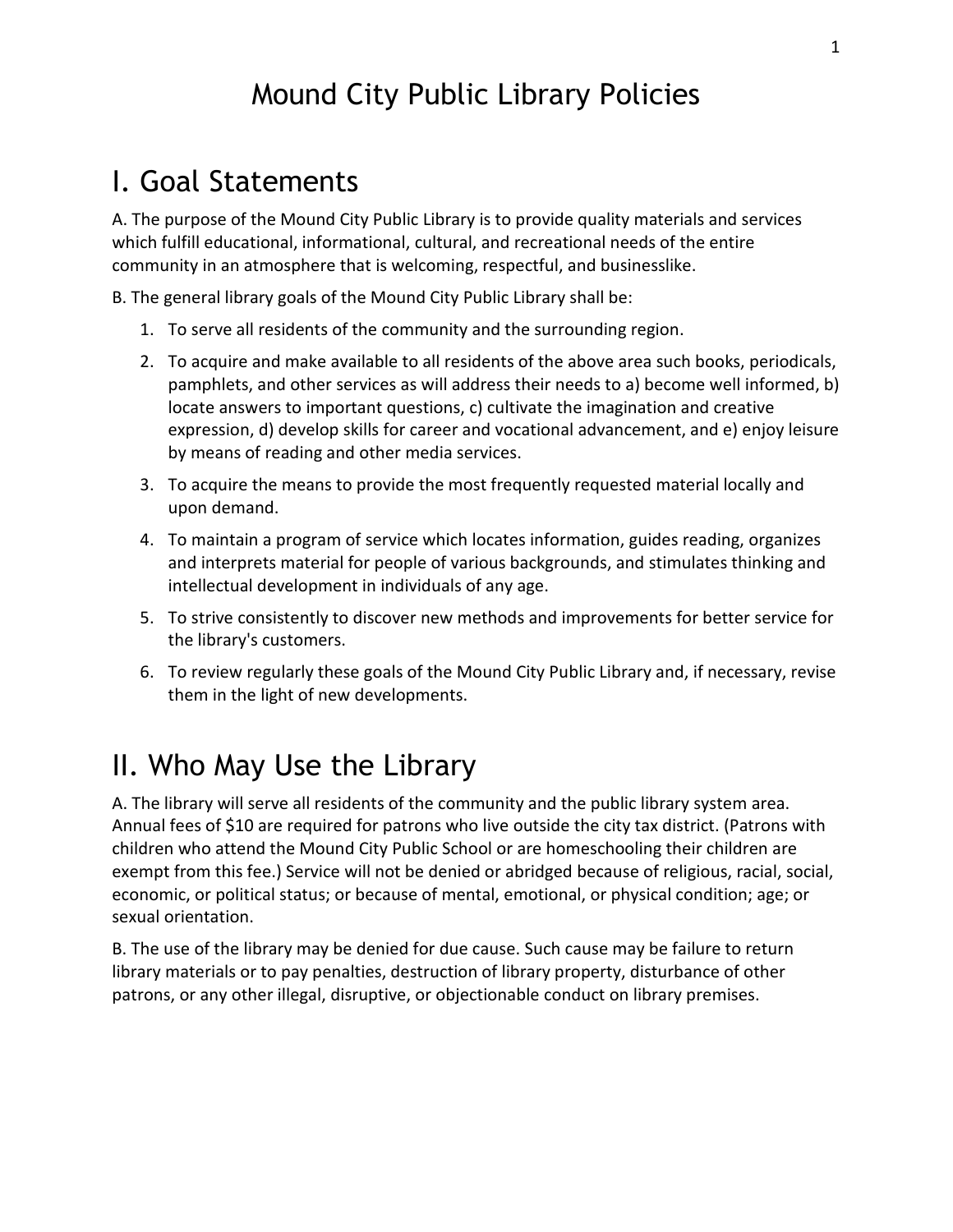# III. Patron Responsibilities and Conduct

It is a patron's responsibility to maintain necessary and proper standards of behavior in order to protect his/her individual rights and the rights and privileges of other patrons. If a patron creates a public nuisance, that patron may be restricted from the Library and from the use of the library facilities. Those who are unwilling to leave or do not leave within a reasonable amount of time, after being instructed to do so by the staff, will be subject to the law.

The Mound City Public Library encourages visits by young children and it is our desire to make this important visit both memorable and enjoyable for the child. Library staff is not expected to assume responsibility for the care of unsupervised children in the library.

Therefore, it is library policy that all children under age six must be accompanied by a parent or designated responsible person while in the library. Also, if the young child is attending a library program, we require the parent/responsible person to remain in the library throughout the program.

Children of all ages are encouraged to use the library for homework, recreational reading, and program attendance. The library staff realizes that the library will be noisier at busy times and that children by nature can cause more commotion. However, children (whether with parents or not) who are being continually disruptive will be given a warning that he/she must settle down or will be asked to leave the library. If after a second warning the child continues to be disruptive, he/she will be asked to leave the library. If the child needs to contact a parent, they may do so and then wait with a staff person until the parent arrives.

# IV. Services and Objectives of the Library

The library provides materials and resources for information, entertainment, intellectual development, and enrichment of the people of the community. The library should endeavor to:

- 1. Select, organize, and make available necessary books and materials.
- 2. Provide guidance and assistance to patrons.
- 3. Sponsor and implement programs, exhibits, displays, book lists, etc., which would appeal to children and adults.
- 4. Cooperate with other community agencies and organizations.
- 5. Secure information beyond its own resources when requested. (Using interlibrary loan and other resource sharing methods provided through the system and state.)
- 6. Lend to other libraries upon request.
- 7. Develop and provide services to patrons with special needs.
- 8. Maintain a balance in its services to various age groups.
- 9. Cooperate with, but not perform the functions of, school or other institutional libraries.
- 10. Provide service during hours which best meet the needs of the community. Regularly review library services being offered.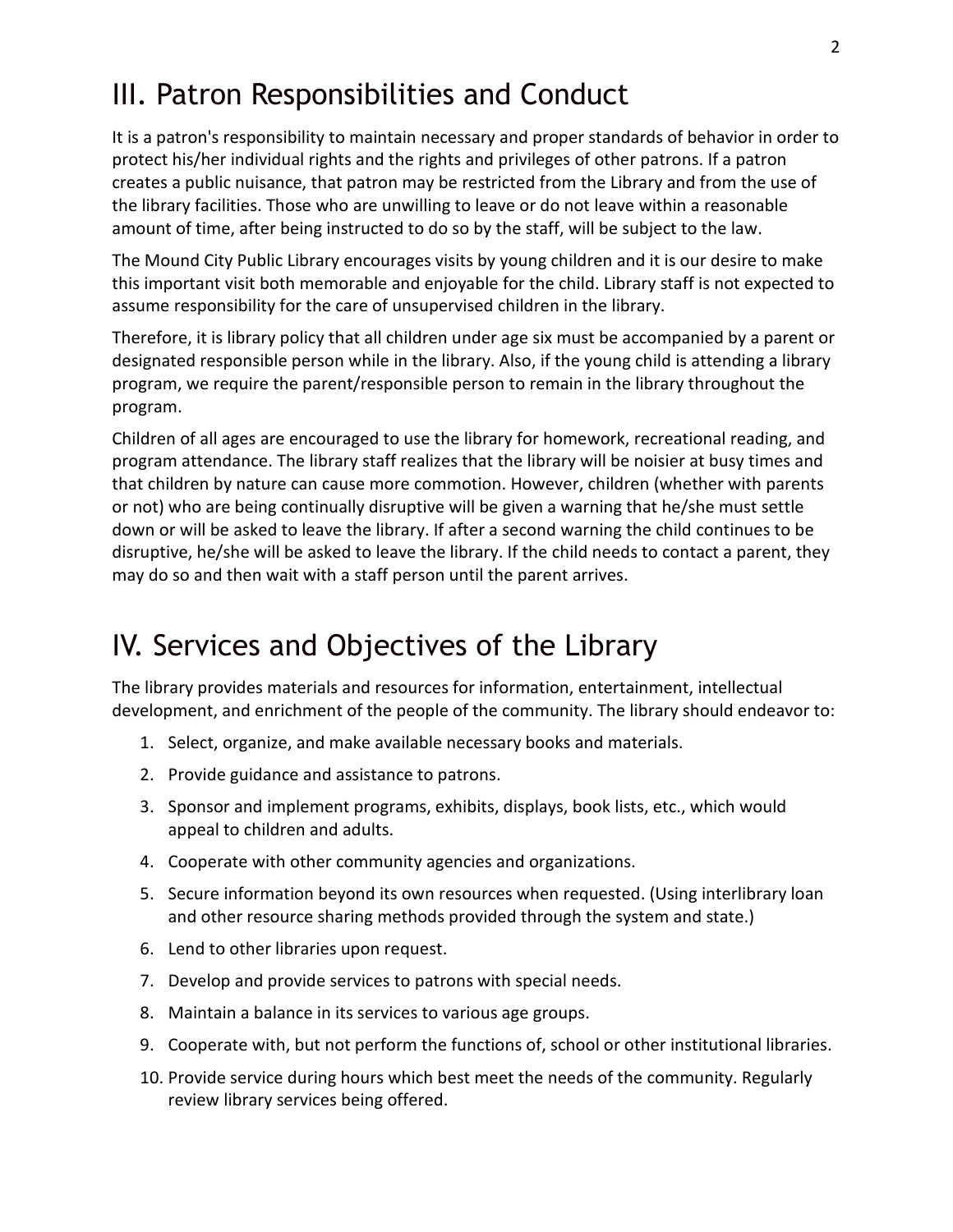- 11. Use media and other public relations mechanisms to promote the full range of available library services.
- 12. The library has an online public access catalog (OPAC) hosted by Atrium BookSystems. This tool is promoted in-house, on the website, on the Facebook page
- 13. Additionally, as a subscriber to MOREnet Resources, the library is able to offer vast resources, both with in-house and remote access, for patrons with the following tools:
	- $\triangleright$  EBSCO
	- $\triangleright$  Heritage Quest
	- $\triangleright$  Learning Express Libraries

# V. Personnel Policy

### *A. Management Policy:*

The duly appointed library board shall have all management rights, authorities, and responsibilities as stated by the Missouri State Library Guidelines: <https://www.sos.mo.gov/library/certifications/trustees>

- 1. The library board shall select, appoint, and when necessary for valid reasons, dismiss the director of the library.
- 2. The board shall establish all other positions and all wage and benefit levels for all library staff.
- 3. The library board shall provide an effective orientation for new directors to assure that the director understands a) the policies and processes related to the daily operation of the library, b) reporting and budgetary requirements that assure accountability and compliance with the law, c) the expectations of the board in regard to administrative processes and protocol, particularly as they relate to conducting effective and efficient board meetings, and d) rules and requirements for state certification and any assistance which is provided by the Library to acquire and maintain appropriate certification.
- 4. The library board shall conduct annual appraisals of the library director's performance, at which time personal and management goals can be discussed and negotiated.

#### *B. Administrative Policy:*

The person appointed as library director shall be charged with the sole administration of the library. The library board adheres to the **American Library Association's** *Library Bill of Rights*  <http://www.ala.org/advocacy/intfreedom/librarybill>

- 1. The director shall be responsible to the library board in matters pertaining to and concerning the library; be present at monthly board meetings and prepare and present such reports and meeting documents as requested.
- 2. The director shall maintain financial records in an efficient manner; present periodic reports to the library board and to the municipal governing body; prepare the draft of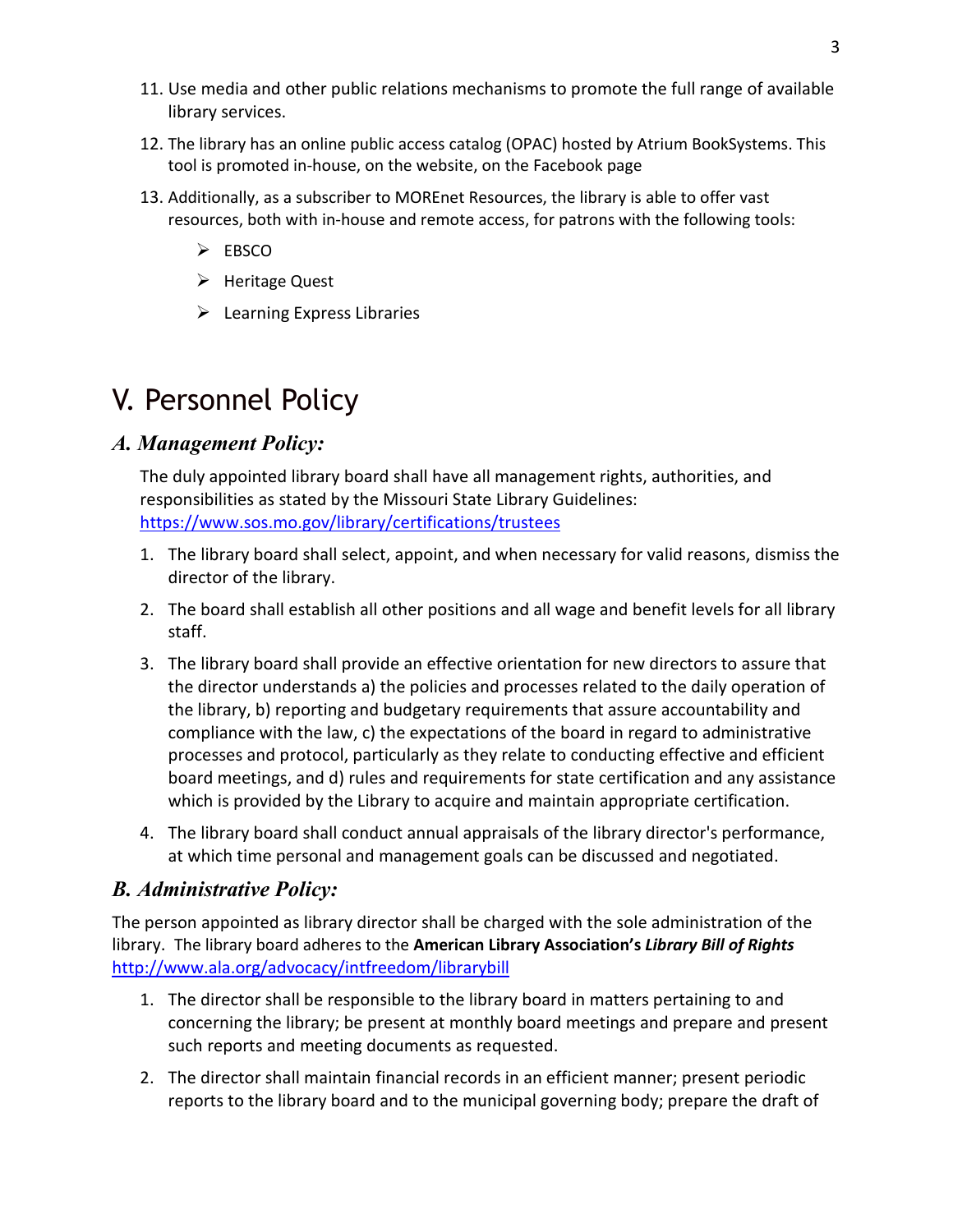the annual budget to be presented to the library board, and assist trustees with presentation of the adopted request for appropriation to the municipal governing body.

- 3. The director shall hold regular meetings with staff and/or volunteers for training and interpreting board policy.
- 4. The director will be responsible for preparing annual performance assessments for library staff and volunteers.
- 5. The director shall have the responsibility for collection development for all materials in the library; this includes selection, ordering, processing, weeding, and inventory of the collections according to the guidelines in the policy.
- 6. The director will recommend changes in or additions to library policies as needed.
- 7. The director will perform preparatory work to assist the board with regular library planning.

## *C. Salaries*

Salaries are adopted by the library board and subject to annual assessment and/or revision so that they will remain equitable for both the library and the staff.

## *D. Emergency Closings*

There could be times when emergencies, such as severe weather, fires, power failures, or earthquakes, may disrupt our normal business operations. In extreme cases, these circumstances may require that we close the Library. When the Library is officially closed due to emergency conditions, the time off from scheduled work will be paid.

## *E. Vacation Policy*

Determined case-by-case.

## *F. Holiday Policy*

Personnel will be paid for their regular hours that occur on Federal Holidays.

## *G. Sick Leave*

Determined case-by-case*.*

## *H. Leave of Absence:*

All leaves are considered on a case-by-case basis and must be approved by the director. A leave for the director must be approved by the library board.

Requests for leave should be submitted well in advance of the time when the leave is to begin. Requests should indicate both a beginning and ending date for the leave.

## *I. Meetings, Conventions, and Workshops:*

The director, staff and trustees attending continuing education opportunities to aid the library shall be allowed expenses at the discretion of the library board according to the amount appropriated in budget for such. The director, staff and trustees are encouraged to attend and participate in continuing education activities.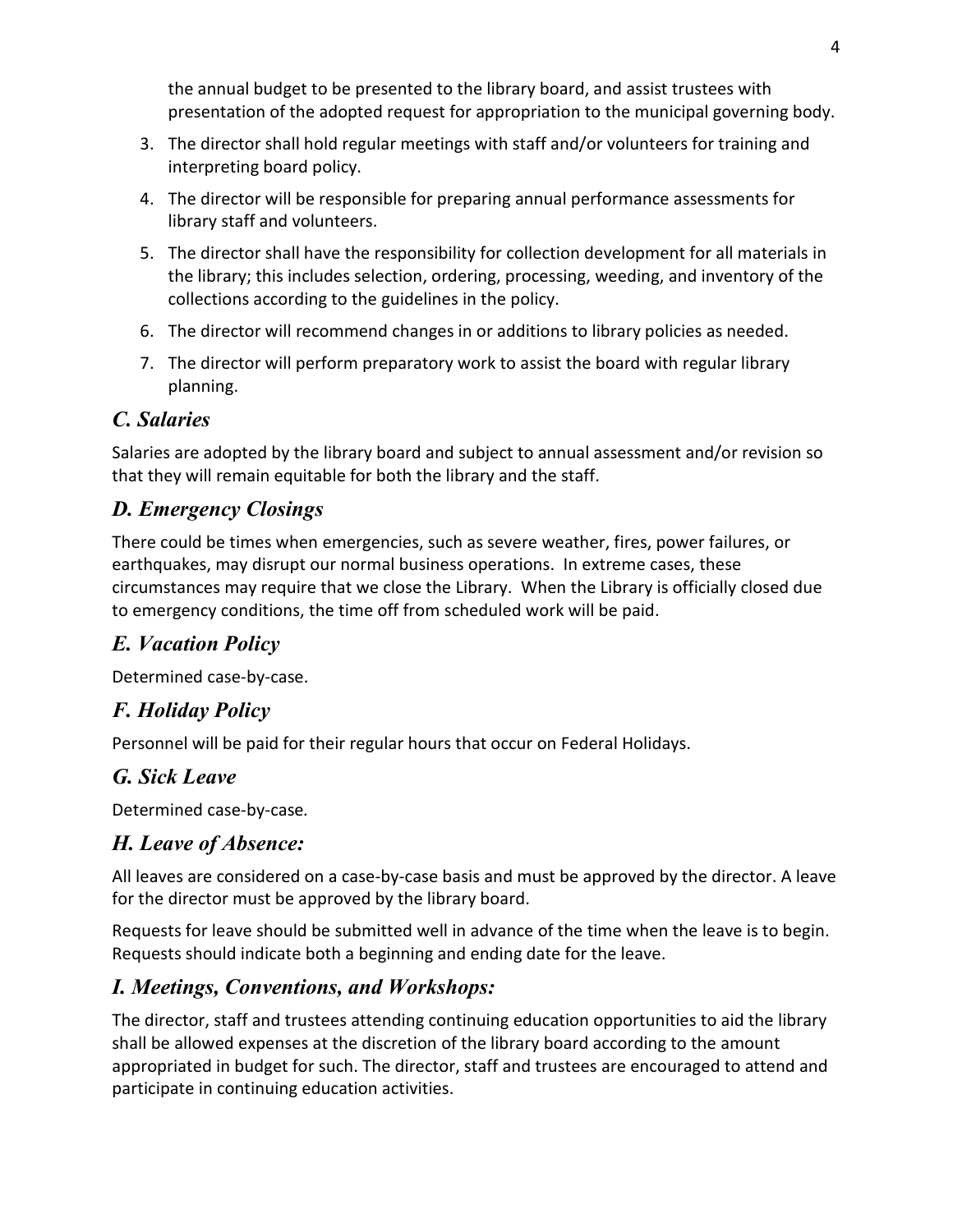#### *J. Disciplinary Policy:*

An employee of the Mound City Public Library may be dismissed for any action or behavior that causes the Library's image or operation to be diminished. This includes but is not limited to: incompetence, misconduct, inattention to assigned duties, or unapproved absences from work.

Normally termination would be a final step which would follow:

- 1. a substandard performance appraisal,
- 2. verbal and/or written warnings,
- 3. suspension, and/or
- 4. extended probation.

It is important that complete and clear records be maintained of all disciplinary processes for the protection of the employee and the library.

The Library wants each employee to be successful in his/her job and will work with employees to eliminate deficiencies.

While notice of intent to terminate can be expected, the Mound City Public Library reserves the right to dismiss an employee without notice in cases involving theft, drug or alcohol abuse, criminal activity, or in instances of significant misconduct.

### *K. Resignation Policy:*

A library employee wishing to resign or retire from employment must notify the director or the library board as soon as practicable. The library requests a minimum notice of two weeks. For the library director a notice of at least one month is preferred.

The employee must submit a formal, written resignation statement giving the exact date that employment is to be terminated. Between the time of notice and the time when employment ends a final performance appraisal will be conducted.

#### *L. Grievance Procedure:*

It is the intent of the Mound City Public Library that every employee shall have the opportunity to express concerns relating to the physical surroundings in which the employee works, procedures and conditions of the specific position, relationships with fellow workers or supervisors, and library rules as they apply to staff. A concern or grievance should follow the procedure below:

- 1. If possible, discuss the problem with the director. In the case of the director having a concern, this should be discussed with the board president.
- 2. If the director is part of the problem, or if the board president is part of the director's problem, the concern/grievance should be submitted in writing for the library board and be delivered to the director, who will deliver the statement to the board president. The board president will, in turn, present the concern, during closed session, to the full board at the next or a special board meeting.
- 3. The board's representative will respond to the employee within five (5) days of the board meeting at which the issue is discussed, either providing a determination, solution, or a strategy for how the board will address the issue over time.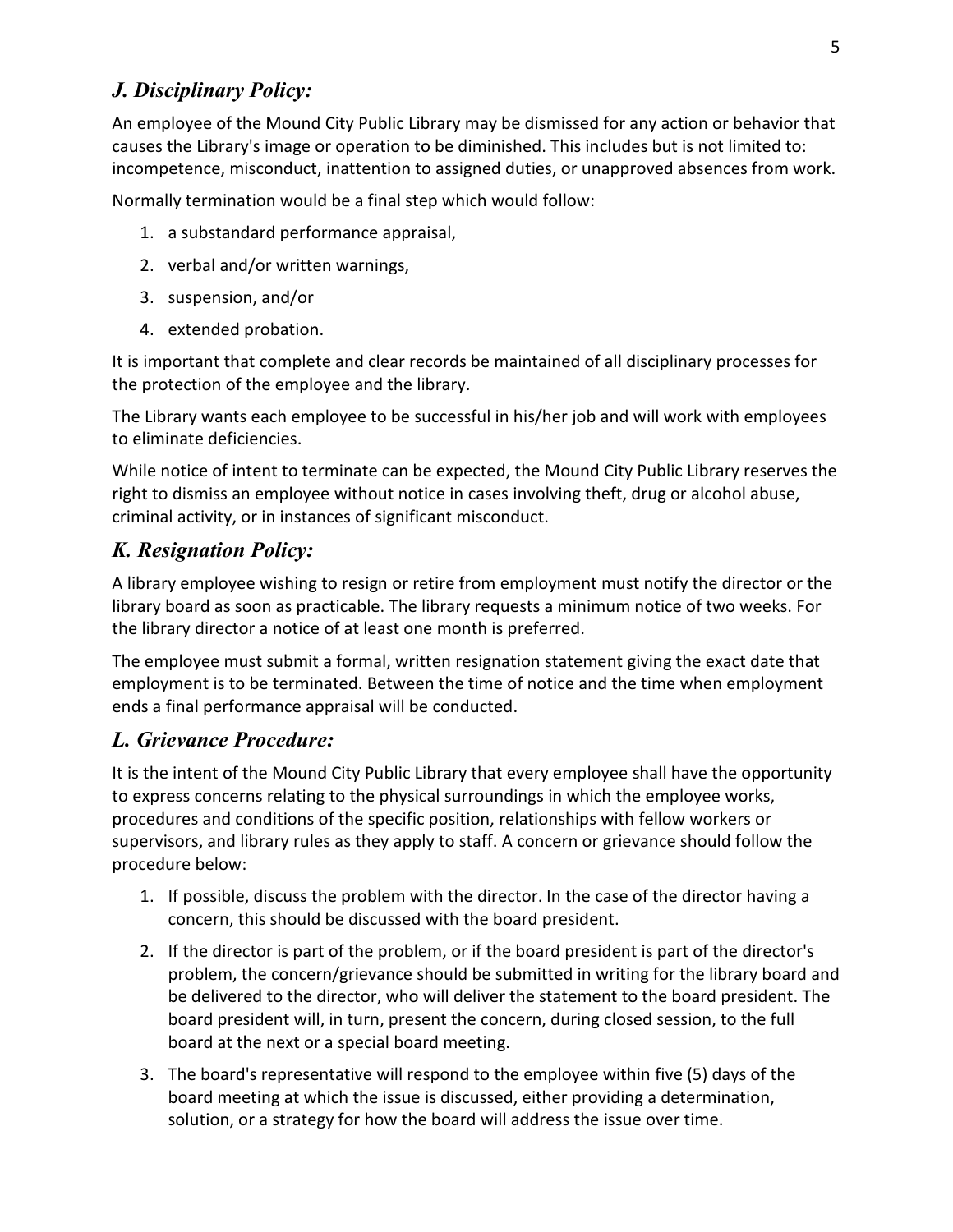### *M. Equal Opportunity Employment Policy:*

It is the policy of the Mound City Public Library to provide an equal employment opportunity for all qualified and qualifiable persons. Equal employment opportunity shall be according to the provisions of State and Federal laws and regulations.

### *N. Drug-Free Workplace Policy:*

In compliance with the *Drug-Free Workplace Act of 1988*, the unlawful manufacture, distribution, dispensation, possession, or use of a controlled substance is prohibited while performing work for the Mound City Public Library, whether that work is carried out in the workplace building or not. All employees shall abide, as a condition of employment, by the terms of this notice and shall notify the library director or board within five (5) days of any criminal drug statute conviction for a violation occurring in the workplace.

Failure to comply with the above requirements shall be grounds for appropriate personnel action against such employee up to and including termination, or such employee may be required to satisfactorily participate in a drug abuse assistance or rehabilitation program.

#### *O. Sexual Harassment Policy:*

Harassment on the basis of sex is a violation of *Title VII* (federal law). Sexual harassment, either verbal or physical, is an unlawful employment practice and will not be tolerated by the Mound City Public Library.

The Mound City Public Library accepts and adheres to all definitions and procedures outlined in the law as regards sexual harassment. Any employee who engages in sexual harassment will subject themselves to disciplinary action up to and including discharge.

# VI. Materials Selection/Collection Development Policy

#### *A. Objectives*

The purpose of the Mound City Public Library is to provide all individuals in the community with carefully selected books and other materials to aid the individual in the pursuit of education, information, research, pleasure, and the creative use of leisure time.

### *B. Responsibility for Selection*

The ultimate responsibility for selection of library materials rests with the library director who operates within the framework of the policies determined by the Mound City Public Library Board of Trustees. This responsibility may be shared with other members of the library staff; however, because the director must be available to answer to the library board and the general public for actual selections made, the director has the authority to reject or select any item contrary to the recommendations of the staff.

#### *C. Criteria for Selection*

- 1. The main points considered in the selection of materials are
	- a. individual merit of each item
	- b. popular appeal/demand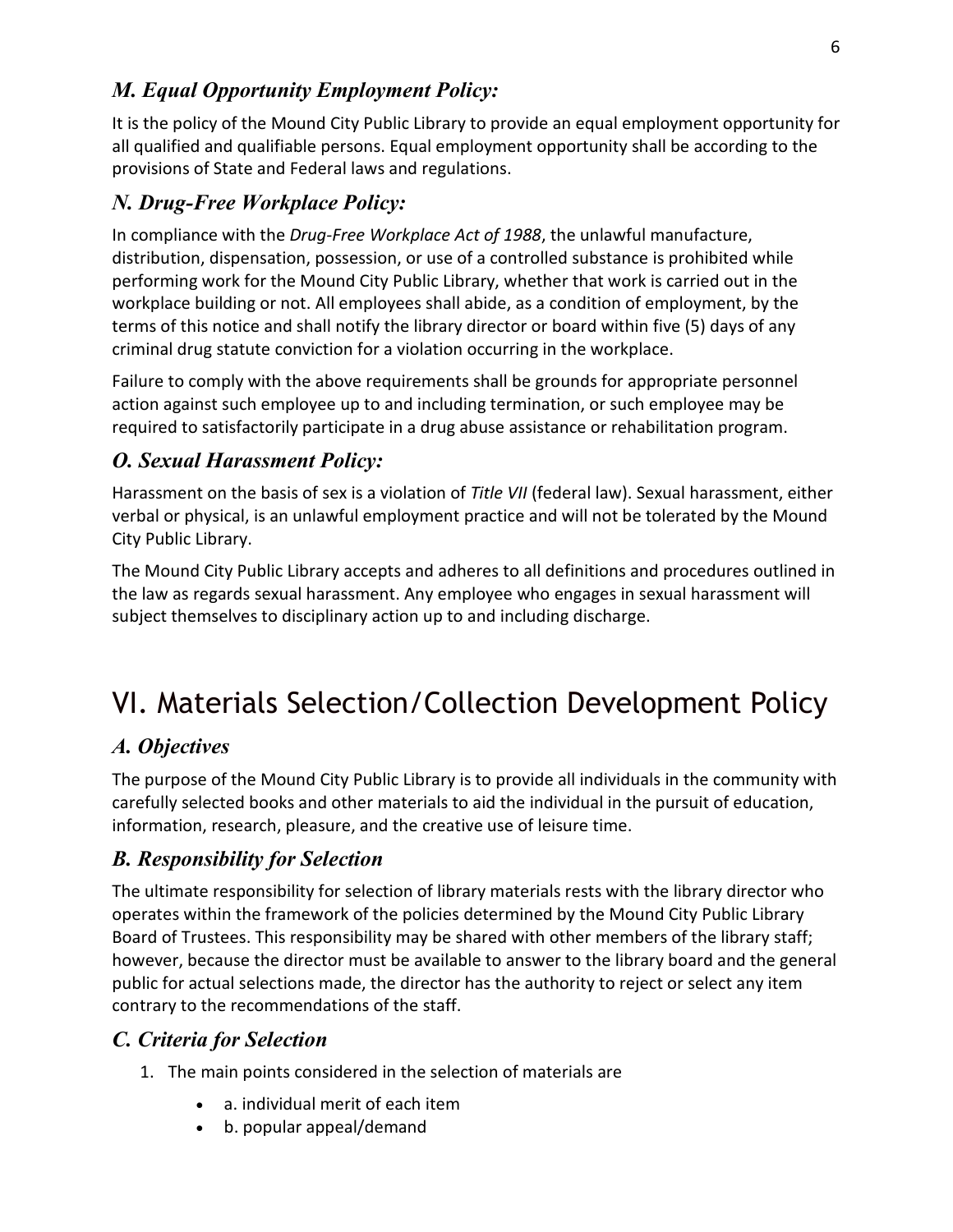- c. suitability of material for the clientele
- d. existing library holdings
- e. budget
- f. The library does not acquire the following: The Mound City Public Library does not acquire ephemera, records of births and deaths or genealogical histories. Some items have been received by donation but future items are referred to the Holt County Historical Society (HCHS) or the Mound City Museum. The library web site has a tab which links to the genealogy page **Heritage Quest**, which is a part of the library's MOREnet service and is available to all patrons. The library does not purchase music CDs.
- 2. What the library acquires:
	- Adult Fiction
	- Adult Non-Fiction
	- Juvenile Fiction
	- Juvenile Non-Fiction
	- Young Adult Fiction
	- Young Adult Non-Fiction
	- Large Print Adult Fiction
	- Christian Fiction (Adult, Juvenile, and Young Adult)
	- Westerns
	- 9 magazine subscriptions
	- Audio CDs (Adult, Juvenile, and Young Adult)
	- Popular and/or current DVDs
	- *Mound City News*
	- *St. Joseph News Press*

### *D. Interlibrary Loan*

Because of limited budget and space, the library cannot provide all materials that are requested. Therefore, interlibrary loan is used to obtain from other libraries those materials that are beyond the scope of this library's collection.

In return for utilizing interlibrary loan to satisfy the needs of our patrons, the Mound City Public Library agrees to lend its materials to other libraries through the same interlibrary loan network, and to make an effort to have its current holdings listed in a tool that is accessible by other libraries throughout the state.

## *E. Gifts and Donations*

The library accepts gifts of books and other materials with the understanding that they will be added to the collection only if appropriate and needed. If they are not needed because of duplication, condition, or dated information the director can dispose of them as he/she sees fit. The same criteria of selection which are applied to purchased materials are applied to gifts. Memorial gifts of books or money are also accepted with suitable bookplates placed in the book. Specific memorial books can be ordered for the library on request of a patron if the request meets the criteria established by the Board. It is desirable for gifts of or for specific titles to be offered after consultation with the library director. Book selection will be made by the director if no specific book is requested. The Mound City Public Library encourages and appreciates gifts and donations.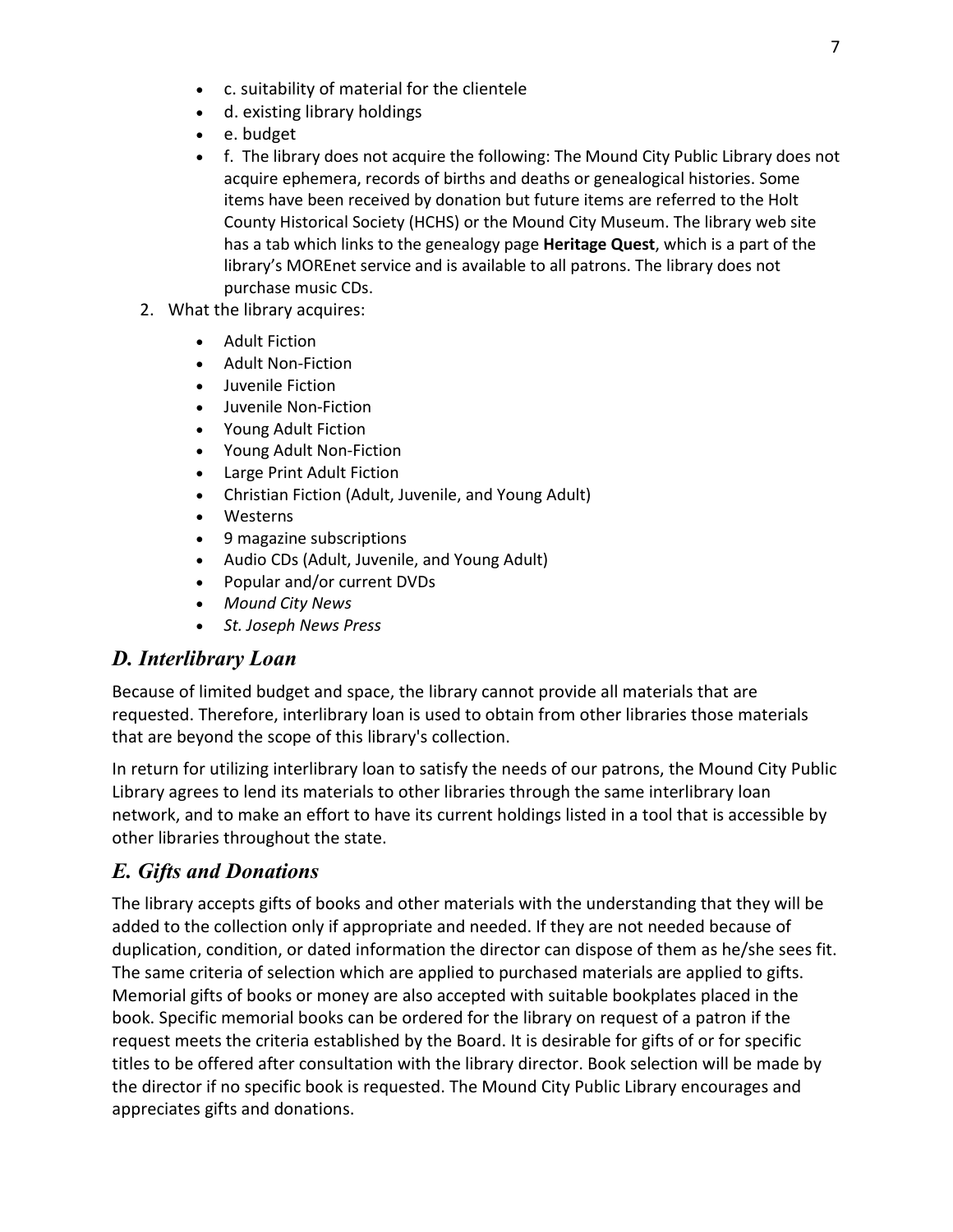By law, the library is not allowed to appraise the value of donated materials, though it can provide an acknowledgment of receipt of the items if requested by the donor.

## *F. Weeding*

An up-to-date, attractive and useful collection is maintained through a continual withdrawal and replacement process. Replacement of worn volumes is dependent upon current demand, usefulness, more recent acquisitions, and availability of newer editions. This ongoing process of weeding is the responsibility of the library director and is authorized by the Board of Trustees. Withdrawn materials will be handled in a similar manner and under the same authority as donated materials.

## *G. Potential Problems or Challenges*

The Mound City Public Library recognizes that some materials are controversial and that any given item may offend some patrons. Selection of materials will not be made on the basis of anticipated approval or disapproval, but solely on the basis of the principles stated in this policy.

Responsibility for the reading of children rests with their parents or legal guardians. Selection of library materials will not be inhibited by the possibility that materials may come into the possession of children.

Library materials will not be marked or identified to show approval or disapproval of their contents, and no library material will be sequestered except to protect it from damage or theft.

# VII. Reference Service Policy

The Mound City Public Library:

- will provide information in the form of short answers to specific questions and guidance in locating material for patrons who appear in person, call on the telephone, or request information through correspondence
- will assist patrons in the use of the Library and teach basic research methodology, when appropriate (this includes providing help in developing a research strategy and advice on whether a trip to the Library would be worthwhile for individuals who telephone)
- will provide bibliographic verification of items both in the Library and not owned by the Library and will assist patrons in obtaining materials through interlibrary loan, when appropriate
- may refer library users to other agencies and libraries in pursuit of needed information

# VIII. Programming Policy

A "program" is a planned interaction between the library staff and the program participants for the purpose of promoting library materials, facilities, or services, as well as offering the community an informational, entertaining, or cultural experience.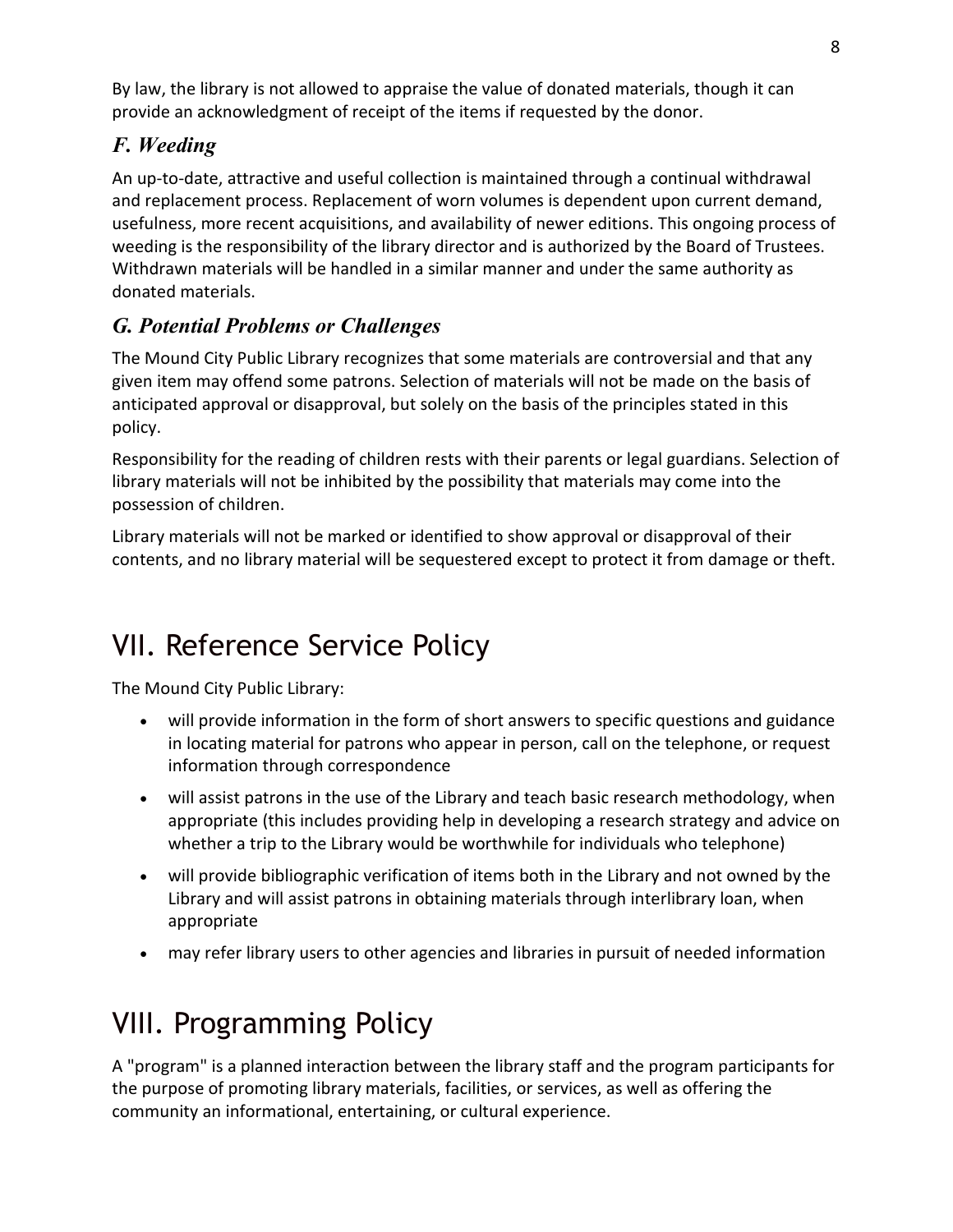Programming may include, but is not limited to, such activities as story times, films and activities on no-school days, summer library program for children, and after school STEM program.

The board, in conjunction with the library director, will establish a budget and goals for programming to facilitate the effective implementation of this service.

# IX. Public Relations Policy

A. Public relations goals of the Mound City Public Library are:

- to promote a good understanding of the Library's objectives and services among governing officials, civic leaders, and the general public
- to promote active participation in the varied services offered by the library to people of all ages.

B. The Board recognizes that public relations involves every person who has connection with the Library. The Board urges its own members and every staff member to realize that he or she represents the library in every public contact. Good service supports good public relations.

# X. Equipment Use Policy

- Printers and copy machines are available for patron use at the rate of \$.20 per page.
- Color copies are available for \$.50 per pages
- A fax machine is available for patrons to send faxes at the rate of \$1.00 per page
- Copy machine users are advised that there are restrictions on copyrighted materials. Any violation of copyright is the responsibility of the copy machine user.
- The library has two **Virtual Reality** headsets for patrons ages 13 and older to use
	- $\triangleright$  Patrons must have a signed user's agreement on file with the library before he/she can use the equipment

# XI. Internet Use Policy

The Mound City Public Library is providing access to the Internet as a means to enhance the information and learning opportunities for the citizens of the library's service area. The Board of Trustees has established the Internet use policy to ensure appropriate and effective use of this resource.

The Mound City Public Library subscribes to filtering and blocking technology through MOREnet and adheres to the guidelines as set forth in The Children's Internet Protection Act (CIPA). This information is available through the American Library Association (ALA) and the Federal Communications Commission (FCC) respectively.

<http://www.ala.org/advocacy/advleg/federallegislation/cipa/> <https://www.fcc.gov/consumers/guides/childrens-internet-protection-act> <https://www.sos.mo.gov/library/cipa/>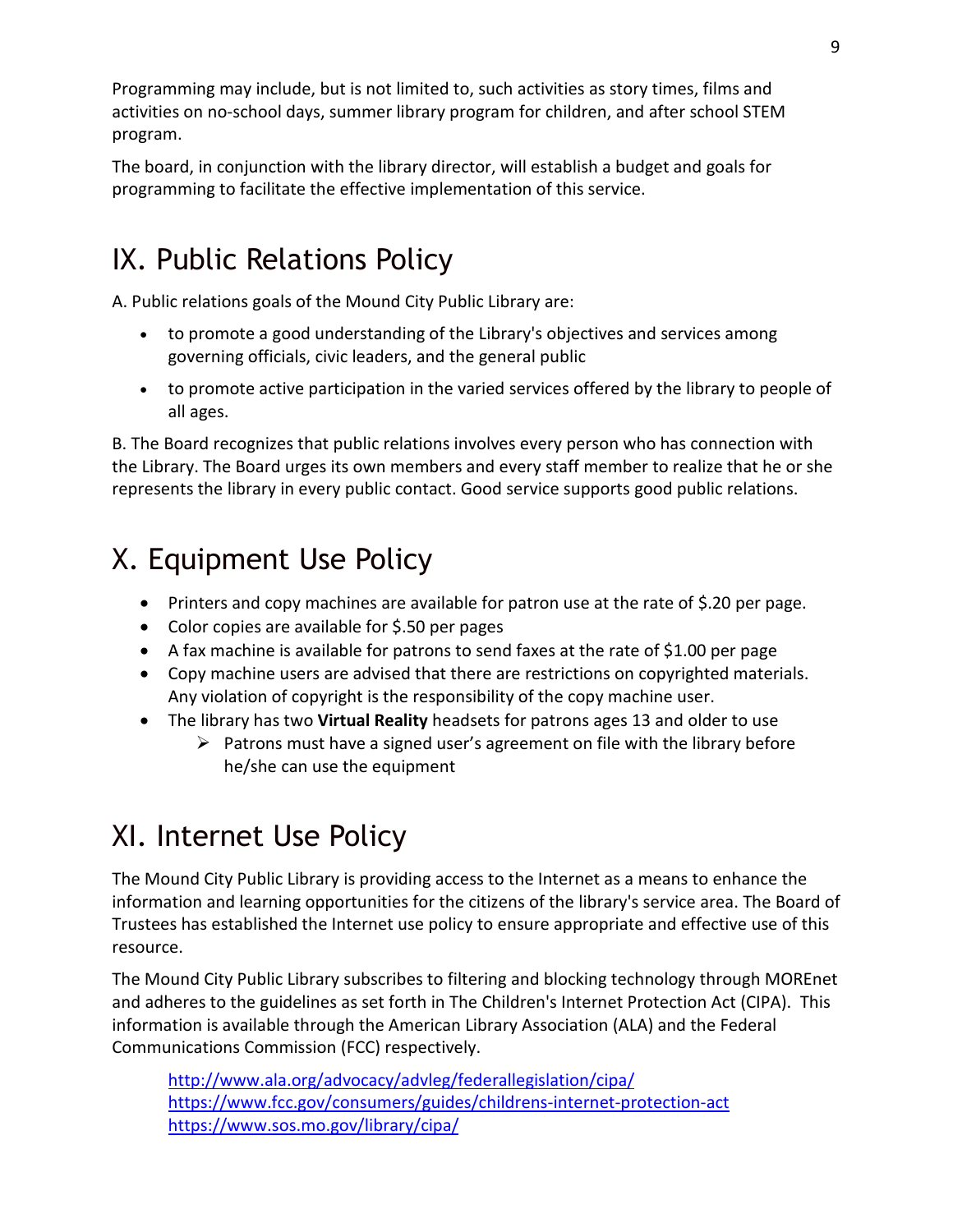Access to the Internet is available to all patrons; however, this service may be restricted at any time for use not consistent with the guidelines. Parents of minor children must assume responsibility for their children's use of the library's Internet service; prior to being granted access to the Internet, anyone under 18 years of age, along with a parent or guardian, must sign the Internet Use Agreement. All users must sign the log-in chart prior to beginning their session.

## *Expectations:*

Users should be aware that the inappropriate use of electronic information resources can be a violation of local, state, and federal laws and can lead to prosecution. The user will be held responsible for his/her actions using the Internet. Users are expected to abide by the policies below which include generally accepted rules of network etiquette. Unacceptable uses of the service will result in the suspension or revocation of Internet use privileges.

## *Warnings:*

The Internet is a decentralized, unmoderated global network; the Mound City Public Library has no control over the content found there. The library will not censor access to material nor protect users from offensive information, and it is not responsible for the availability and accuracy of information found on the Internet.

The library cannot assure that data or files downloaded by users are virus-free. The library is not responsible for damages to equipment or data on a user's personal computer from the use of data downloaded from the library's Internet service.

The use of the Internet and e-mail is not guaranteed to be private. Messages relating to or in support of illegal activities will be reported to the proper authorities.

## *Guidelines:*

- Users may use the Internet for research and the acquisition of information to address their educational, vocational, cultural, and recreational needs
- All users must have a signed user agreement on record
- Patrons must sign in the log book to use the computers
- Users under the age of 18 must have an adult sign the user agreement
- Use of the internet by unsupervised underage patrons will be at the discretion of the librarian in charge
- Children under the age of 10 must be supervised at the computer by an adult or caregiver at least 16 years of age
- Users may use the Internet for the receipt and transmission of electronic mail (e-mail) as long as they use a free e-mail service which will establish and maintain an account for them; the library is unable to manage e-mail accounts for any organizations or individuals
- The library's Wi-Fi network is available during business hours for patrons to use with their personal devices, i.e. smart phones, tablets, laptops, etc. Upon request, they will be given appropriate login information.